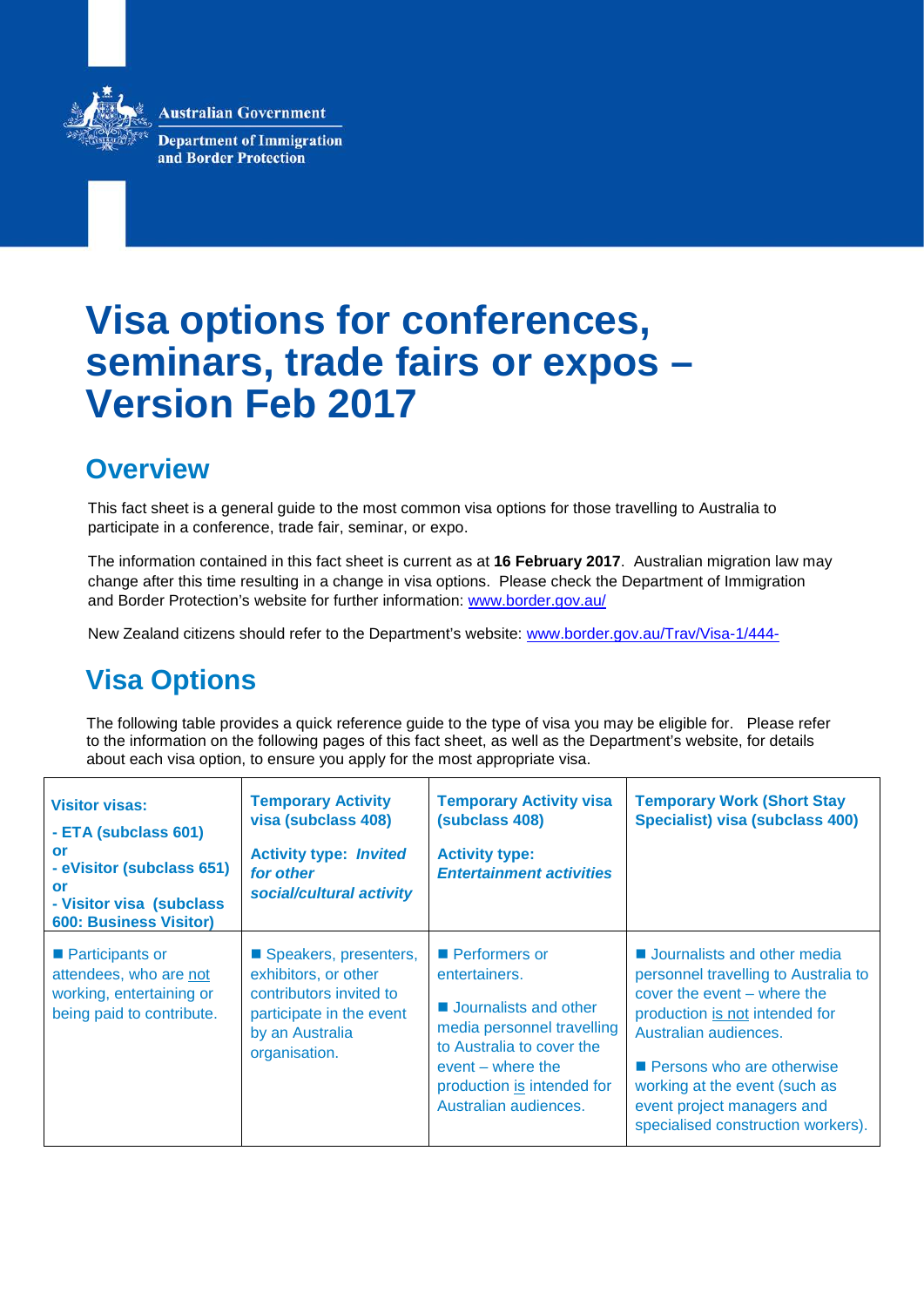### **Visitor visas**

### **As a participant/attendee**

If you are planning to visit Australia to attend a business event such as a conference, seminar, trade fair or expo as a participant or an attendee (that is, you will not be working, entertaining, or being paid to contribute), you may be eligible for one of the following Visitor visas:

- Electronic Travel Authority (ETA) (subclass 601)
- eVisitor (subclass 651)
- Visitor visa (subclass 600) in the Business Visitor stream.

You must not be intending to:

- work for or provide services to a business or organisation in Australia or
- sell goods or services to the Australian public.

While you must not be paid by an organiser for your participation in the event, you may be reimbursed for reasonable expenses such as accommodation and meals.

A Visitor visa may also be appropriate if you are undertaking a genuine unpaid volunteer role, but only if:

- the voluntary work is incidental to the main purpose of your visit to Australia as a tourist
- **the work would not otherwise be undertaken in return for wages by an Australian resident**
- the work is genuinely voluntary and you are not paid for it, other than for meals, accommodation or out of pocket living expenses
- the main benefit of the voluntary work is not to a commercial organisation
- the voluntary work is short term (generally three months) and of benefit to the community.

Further information about the specific requirements of Visitor visas is available on the Department's website: [www.border.gov.au/Trav/Visa/Appl/Visitor](http://www.border.gov.au/Trav/Visa/Appl/Visitor)

### **Temporary Activity visa (subclass 408)**

**Note:** To apply for a Temporary Activity visa you must make an online visa application through ImmiAccount. If you do not already have an ImmiAccount, you will need to create one. To login to ImmiAccount or to create an account refer to the Department's website: [www.border.gov.au/immiaccount](http://www.border.gov.au/immiaccount) 

#### **As a speaker, presenter, exhibitor, or other contributor**

#### *Activity type: Invited for other social/cultural activity*

If you have been invited to participate in the event by an Australia organisation and you are contributing to the event, for example: as a speaker, presenter, or exhibitor, you may be eligible for the Temporary Activity visa as an 'Invited Participant'.

If you apply from outside Australia and intend to stay in Australia for three months or less, you do not need to be sponsored for this visa. However, you must provide a letter of invitation from the individual or organisation in Australia responsible for the event, which identifies:

- you (as the visa applicant) and any family members travelling with you
- the event/s, activity or work you will be involved
- the duties in relation to event/s, activity or work you will be involved
- the date/s, location/s of the event/s activity or work.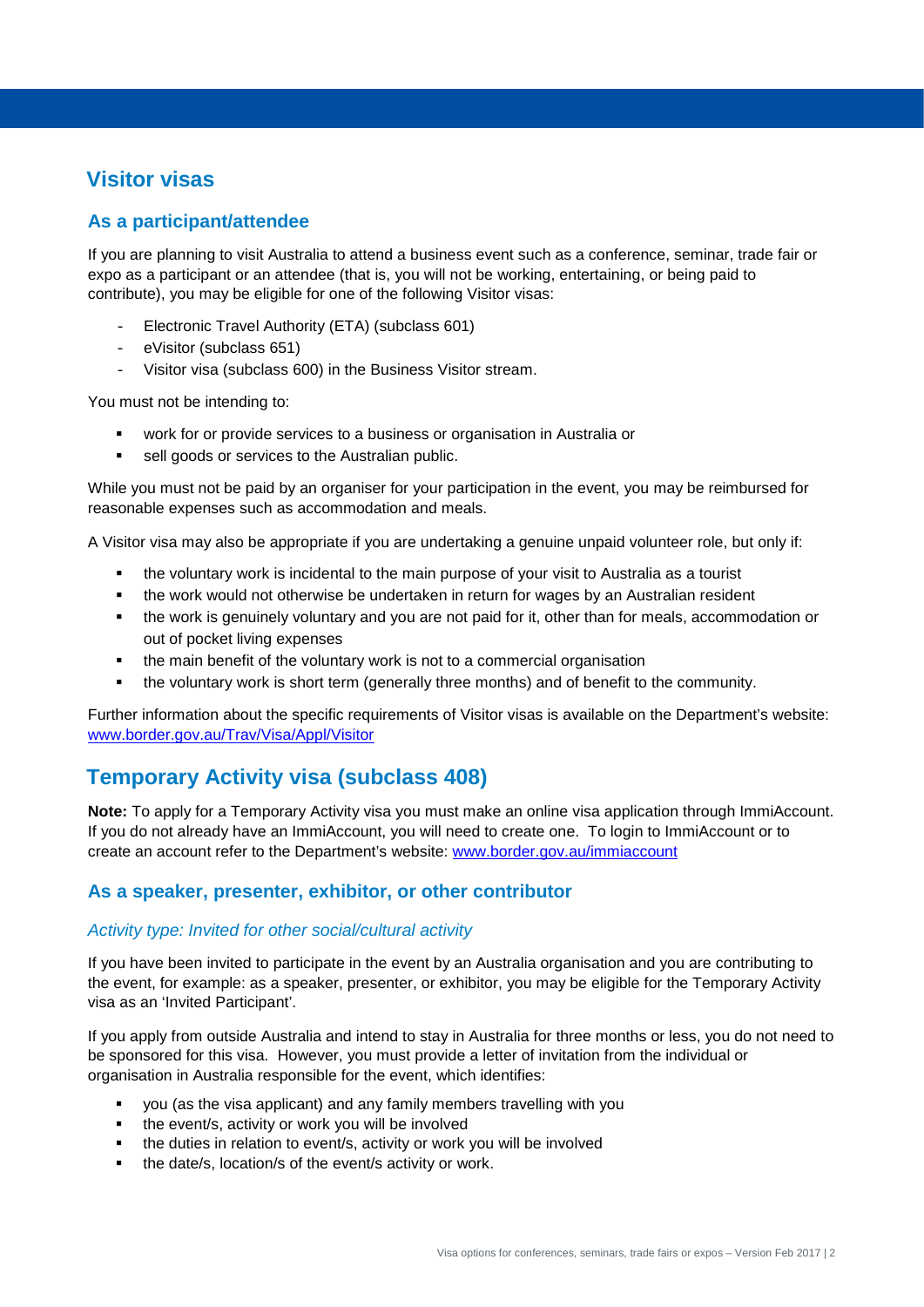To apply for this visa as an 'Invited Participant', please select the following Activity type: *Invited for other social/cultural activity* on page 2 of the online application form.

| <b>Entertainment activities</b><br>Sporting activities<br>Religious work<br><b>Research activities</b> |                                                                                                  |  |  |
|--------------------------------------------------------------------------------------------------------|--------------------------------------------------------------------------------------------------|--|--|
| Special programmes                                                                                     |                                                                                                  |  |  |
| Exchange arrangements                                                                                  | Select the activity that the applicant has been invited to undertake during their proposed stay. |  |  |
| Invited for other social/cultural activity                                                             |                                                                                                  |  |  |
| Australian government endorsed events                                                                  |                                                                                                  |  |  |
| Supervacht crew                                                                                        | Activity type<br>Invited for other social/cultural activity                                      |  |  |
| Domestic work for executives                                                                           |                                                                                                  |  |  |

Further information about the specific requirements of the Temporary Activity visa (subclass 408) is available on the Department's website: [www.border.gov.au/Trav/Visa-1/408-](http://www.border.gov.au/Trav/Visa-1/408-)

#### **As a performer or entertainer**

#### *Activity type: Entertainment activities*

If you intend to perform or entertain at the event, you may be eligible for the Temporary Activity visa under the Activity type: *Entertainment activities*. This visa allows you to work in the Australian entertainment industry as a performer, or as support or production staff, and also applies to non-profit engagements.

To apply for this visa as a performer or entertainer, please select the following Activity type: *Entertainment activities* on page 2 of the online application form.



Further information about the specific requirements of the Temporary Activity visa (subclass 408) is available on the Department's website: [www.border.gov.au/Trav/Visa-1/408-](http://www.border.gov.au/Trav/Visa-1/408-)

## **Temporary Work (Short Stay Specialist) visa (subclass 400)**

#### **As a Highly Specialised Worker**

If you intend to work at the event in a role other than those listed above, you may be eligible for the Temporary Work (Short Stay Specialist) visa. This visa allows you to undertake highly specialised, shortterm work, for example: as an installer, construction worker, or site supervisor – where you have specialist skills or proprietary knowledge required for the event.

To apply for a Temporary Work (Short Stay Specialist) visa, you must make an online visa application through ImmiAccount. If you do not already have an ImmiAccount, you will need to create one. To login to ImmiAccount or to create an account refer to the Department's website: [www.border.gov.au/immiaccount](http://www.border.gov.au/immiaccount)